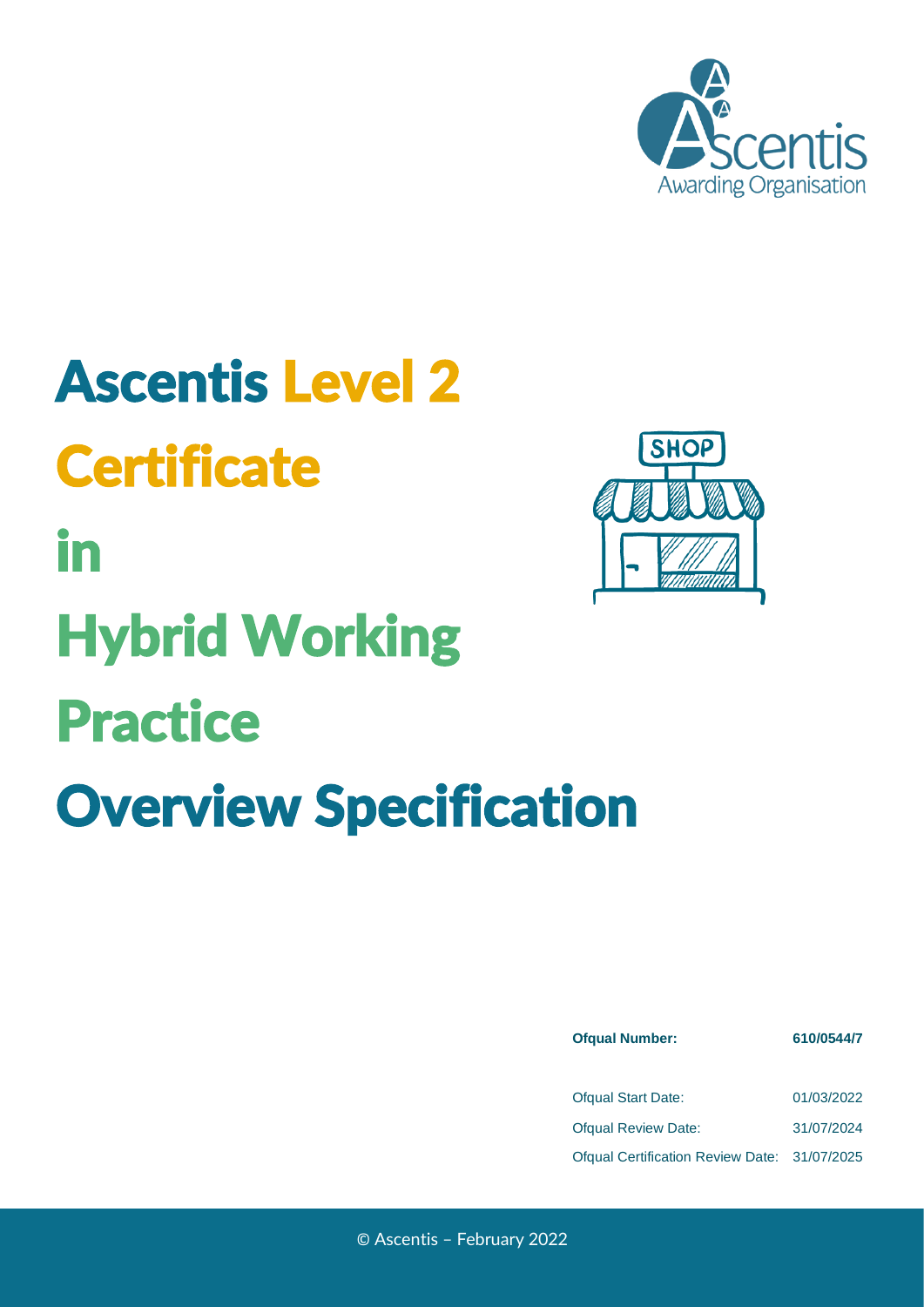## **Qualification Overview**

Due to changing workplace practices, the Ascentis Level 2 Certificate in Hybrid Working Practice qualification is developed in response to the shift towards hybrid working approaches, across multiple sectors. Learners will develop an understanding of effective working practice, facilitating efficient working patterns and methods of establishing productive team and peer-to-peer communication in hybrid working patterns.

#### **Aims**

The aims of the qualification are to enable learners:

- to understand business practices in an increasingly hybrid-working environment.
- to understand effective physical and remote communication methods and techniques.
- to understand the importance of assertiveness, communication and effective working practice in remote settings and hybrid working practices.
- to develop reflective self-practice, leadership and team building qualities.

#### **Target Group**

This qualification is aimed at a range of learners, including:

- retraining adults with existing administrative experience.
- those progressing from Level 1 courses in Progression, particularly with an emphasis on retail, business and communication.
- existing office staff who may be making a transition to hybrid working practice.
- learners interested in developing leadership skills and understanding assertiveness and decision making.
- those persons unemployed and applying for jobs with an element of hybrid working.
- Learners who may wish to gain underpinning knowledge and experience in order to progress onto a Level 3 qualification

### **Regulation Codes**

Qualification Number (Ofqual): 610/0544/7

### **Assessment Method**

All units are internally assessed through the learner building up a portfolio of evidence that covers the relevant assessment criteria. They are then verified by the centre and externally verified by Ascentis.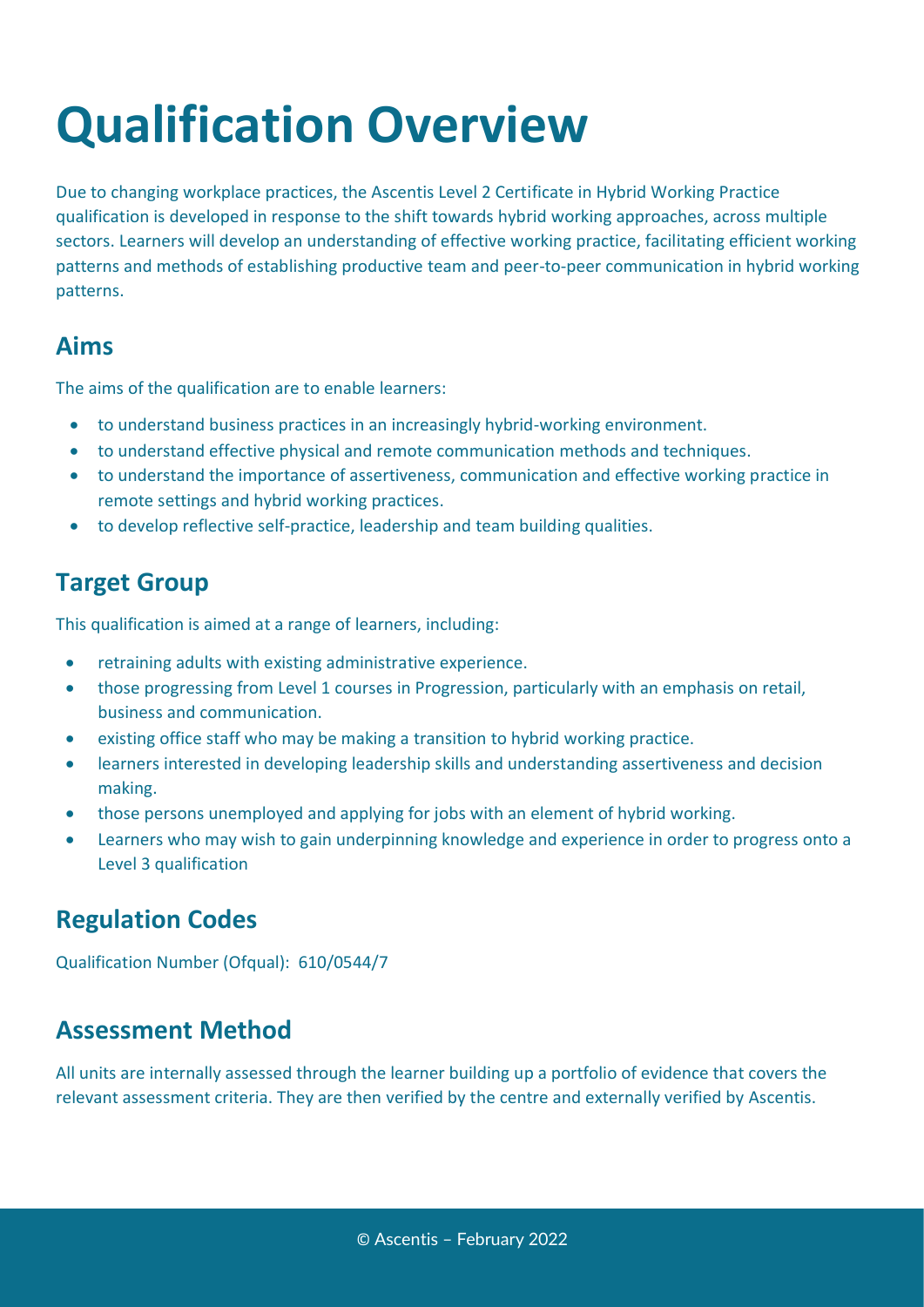## **Rule of Combination**

#### **Ascentis Level 2 Certificate in Hybrid Working Practice**

To achieve the Ascentis Level 2 Certificate in Hybrid Working Practice the learner **must** obtain a minimum of 15 credits. The learner **must** take both mandatory units from Group A. A minimum of 5 credits must be taken from Group B and the remaining credits can be taken from any units within Group B or C.

| Unit Group A - Mandatory Units: Both units MUST be taken from Group A                            |                |                     |            |                       |  |  |
|--------------------------------------------------------------------------------------------------|----------------|---------------------|------------|-----------------------|--|--|
| <b>Title</b>                                                                                     | <b>Level</b>   | <b>Credit Value</b> | <b>GLH</b> | <b>Unit Reference</b> |  |  |
| <b>Communication in the Workplace</b>                                                            | 2              | 3                   | 24         | L/503/7619            |  |  |
| <b>Group and Teamwork Communication Skills</b>                                                   | $\overline{2}$ | 3                   | 24         | R/505/8925            |  |  |
| Unit Group B - Core Units: A minimum of 5 credits MUST be taken from Group B                     |                |                     |            |                       |  |  |
| <b>Title</b>                                                                                     | <b>Level</b>   | <b>Credit Value</b> | <b>GLH</b> | <b>Unit Reference</b> |  |  |
| <b>Business Meeting Techniques</b>                                                               | 1              | 3                   | 30         | J/505/8792            |  |  |
| <b>Negotiation Skills</b>                                                                        | $\overline{2}$ | $\overline{2}$      | 16         | A/505/4643            |  |  |
| <b>Understanding Business Organisations</b>                                                      | $\overline{2}$ | 3                   | 24         | F/504/9587            |  |  |
| <b>Understanding Customer Service</b>                                                            | $\overline{2}$ | 3                   | 24         | K/503/2668            |  |  |
| Unit Group C - Optional Enrichment Units: Learners can take units from Group C for the remaining |                |                     |            |                       |  |  |
| credit required to achieve the Certificate                                                       |                |                     |            |                       |  |  |
| <b>Title</b>                                                                                     | <b>Level</b>   | <b>Credit Value</b> | <b>GLH</b> | <b>Unit Reference</b> |  |  |
| <b>Budgetary Control Within a</b><br><b>Business Environment</b>                                 | 1              | 3                   | 30         | A/505/4108            |  |  |
| <b>Business Communication</b>                                                                    | $\mathbf{1}$   | 3                   | 30         | F/505/4109            |  |  |
| <b>Developing Customer Service Skills</b>                                                        | 1              | 3                   | 30         | R/503/9226            |  |  |
| <b>Equality and Diversity</b>                                                                    | $\overline{2}$ | 3                   | 24         | R/505/1974            |  |  |
| <b>Health and Safety Awareness in a Working</b><br>Environment                                   | $\overline{2}$ | 3                   | 24         | M/504/8693            |  |  |
| <b>Improving Assertiveness and Decision Making</b>                                               | $\mathbf{1}$   | 3                   | 30         | D/505/8555            |  |  |
| <b>Improving Assertiveness and Decision Making</b><br><b>Skills</b>                              | $\overline{2}$ | 3                   | 24         | F/505/8709            |  |  |
| <b>Using IT to Improve Productivity</b>                                                          | $\overline{2}$ | 4                   | 40         | L/650/1514            |  |  |
| <b>Introduction to Business and Business</b><br>Administration                                   | 1              | 2                   | 10         | Y/504/6520            |  |  |
| <b>IT Communication Fundamentals</b>                                                             | 1              | $\overline{2}$      | 20         | T/505/6391            |  |  |
| <b>IT Security For Hybrid Working</b>                                                            | $\overline{2}$ | $\overline{2}$      | 20         | K/650/1513            |  |  |
| <b>Leadership Skills</b>                                                                         | $\overline{2}$ | 3                   | 24         | R/505/7192            |  |  |
| Managing Own Relationship with Others                                                            | $\overline{2}$ | 3                   | 24         | T/505/8917            |  |  |
| <b>Oral Presentation Skills</b>                                                                  | $\overline{2}$ | 3                   | 24         | D/504/9502            |  |  |
| Preparation for a Recruitment Interview                                                          | $\overline{2}$ | $\overline{2}$      | 16         | J/506/5340            |  |  |
| <b>Problem Solving Skills</b>                                                                    | $\overline{2}$ | $\overline{3}$      | 24         | L/506/5341            |  |  |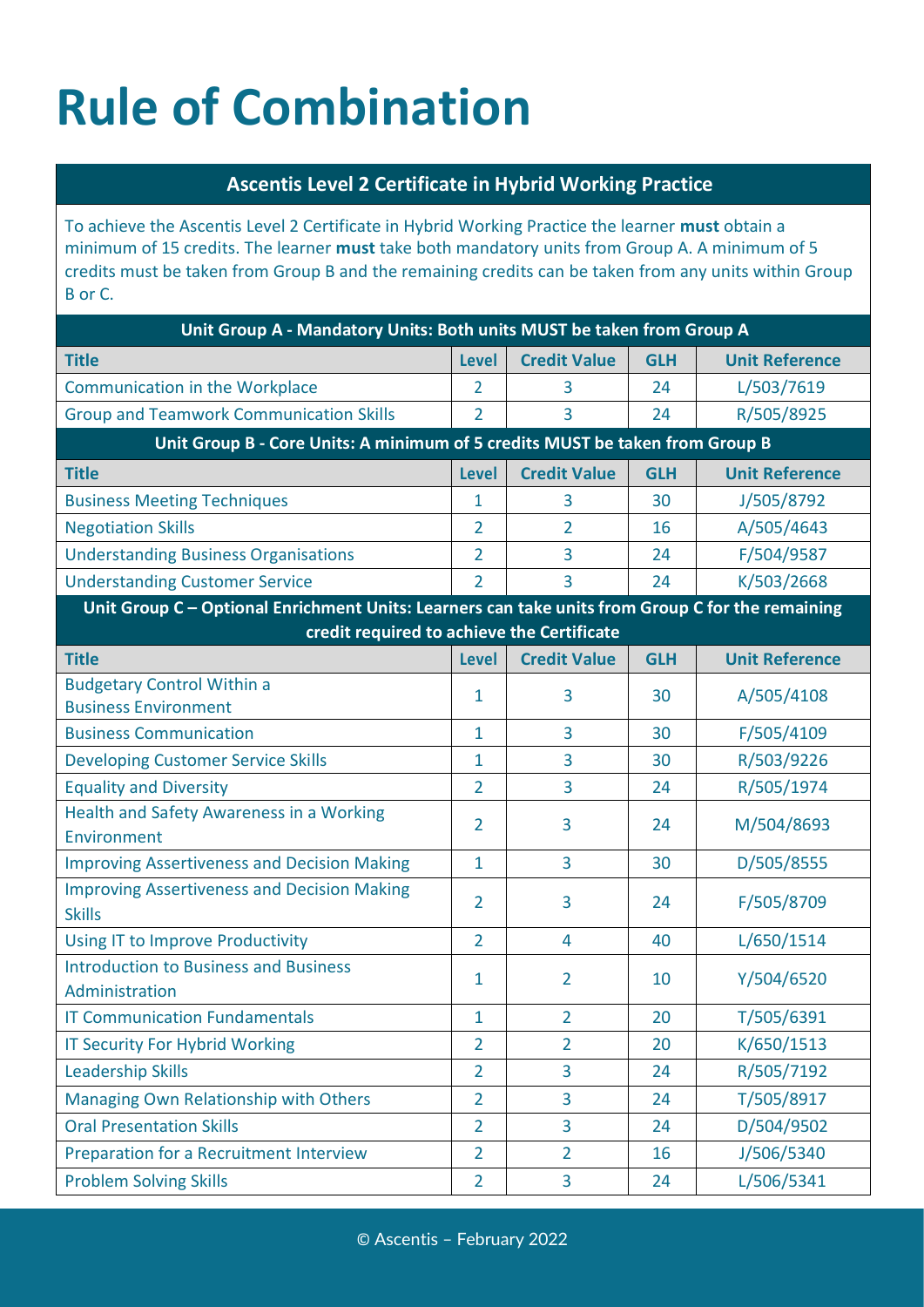| <b>Team Building Skills</b>                                                                                                             |                                                                               | $\overline{2}$ | 3                                   | 24         | H/504/8657       |  |  |  |
|-----------------------------------------------------------------------------------------------------------------------------------------|-------------------------------------------------------------------------------|----------------|-------------------------------------|------------|------------------|--|--|--|
|                                                                                                                                         | <b>Understanding Business Resources Management</b><br>$\mathbf{1}$<br>3<br>30 |                |                                     | A/505/8630 |                  |  |  |  |
| <b>Understanding Mental Health</b><br>$\overline{2}$<br>3<br>24                                                                         |                                                                               |                |                                     |            | L/505/4680       |  |  |  |
| <b>Understanding Team Motivation</b><br>$\overline{2}$<br>3<br>24                                                                       |                                                                               |                |                                     |            | F/505/8676       |  |  |  |
| Understanding Time Management in the                                                                                                    |                                                                               | $\overline{2}$ | 20                                  | R/505/8584 |                  |  |  |  |
| 1<br>Workplace                                                                                                                          |                                                                               |                |                                     |            |                  |  |  |  |
| <b>Working Patterns</b><br>$\mathbf{1}$<br>$\mathbf{1}$<br>10                                                                           |                                                                               |                |                                     |            | F/504/8861       |  |  |  |
| Credits from other units: N/A                                                                                                           |                                                                               |                |                                     |            |                  |  |  |  |
| <b>Credits from equivalent Units:</b>                                                                                                   |                                                                               |                |                                     |            |                  |  |  |  |
| Please contact the Ascentis office to request equivalences and ask to speak to a member of the                                          |                                                                               |                |                                     |            |                  |  |  |  |
| <b>Qualifications Development Team.</b>                                                                                                 |                                                                               |                |                                     |            |                  |  |  |  |
| <b>Credits from exemptions:</b>                                                                                                         |                                                                               |                |                                     |            |                  |  |  |  |
|                                                                                                                                         |                                                                               |                |                                     |            |                  |  |  |  |
| Please contact the Ascentis office to request exemptions and ask to speak to a member of the<br><b>Qualifications Development Team.</b> |                                                                               |                |                                     |            |                  |  |  |  |
|                                                                                                                                         |                                                                               |                |                                     |            |                  |  |  |  |
| <b>Barred combinations</b>                                                                                                              |                                                                               |                |                                     |            |                  |  |  |  |
| <b>Unit Title</b>                                                                                                                       | <b>Unit Code</b>                                                              |                | <b>Unit Title</b>                   |            | <b>Unit Code</b> |  |  |  |
|                                                                                                                                         |                                                                               |                |                                     |            |                  |  |  |  |
|                                                                                                                                         |                                                                               |                |                                     |            |                  |  |  |  |
|                                                                                                                                         |                                                                               |                |                                     |            |                  |  |  |  |
| Communication in the                                                                                                                    | J/503/7619                                                                    |                | <b>Business</b>                     |            | F/505/4109       |  |  |  |
| Workplace                                                                                                                               |                                                                               |                | Communication                       |            |                  |  |  |  |
|                                                                                                                                         |                                                                               |                |                                     |            |                  |  |  |  |
| Improving                                                                                                                               |                                                                               |                | Improving                           |            |                  |  |  |  |
| <b>Assertiveness and</b>                                                                                                                | D/505/8555                                                                    | May not        | Assertiveness and                   |            | F/505/8709       |  |  |  |
| <b>Decision Making (Level</b>                                                                                                           |                                                                               | be taken       | <b>Decision Making Skills</b>       |            |                  |  |  |  |
| 1)                                                                                                                                      |                                                                               | with           | (Level 2)                           |            |                  |  |  |  |
|                                                                                                                                         |                                                                               |                |                                     |            |                  |  |  |  |
|                                                                                                                                         |                                                                               |                |                                     |            |                  |  |  |  |
| <b>IT Communication</b><br><b>Fundamentals</b>                                                                                          | T/505/6391                                                                    |                | Using IT to Improve<br>Productivity |            | L/650/1514       |  |  |  |

Unit certification is available for all units.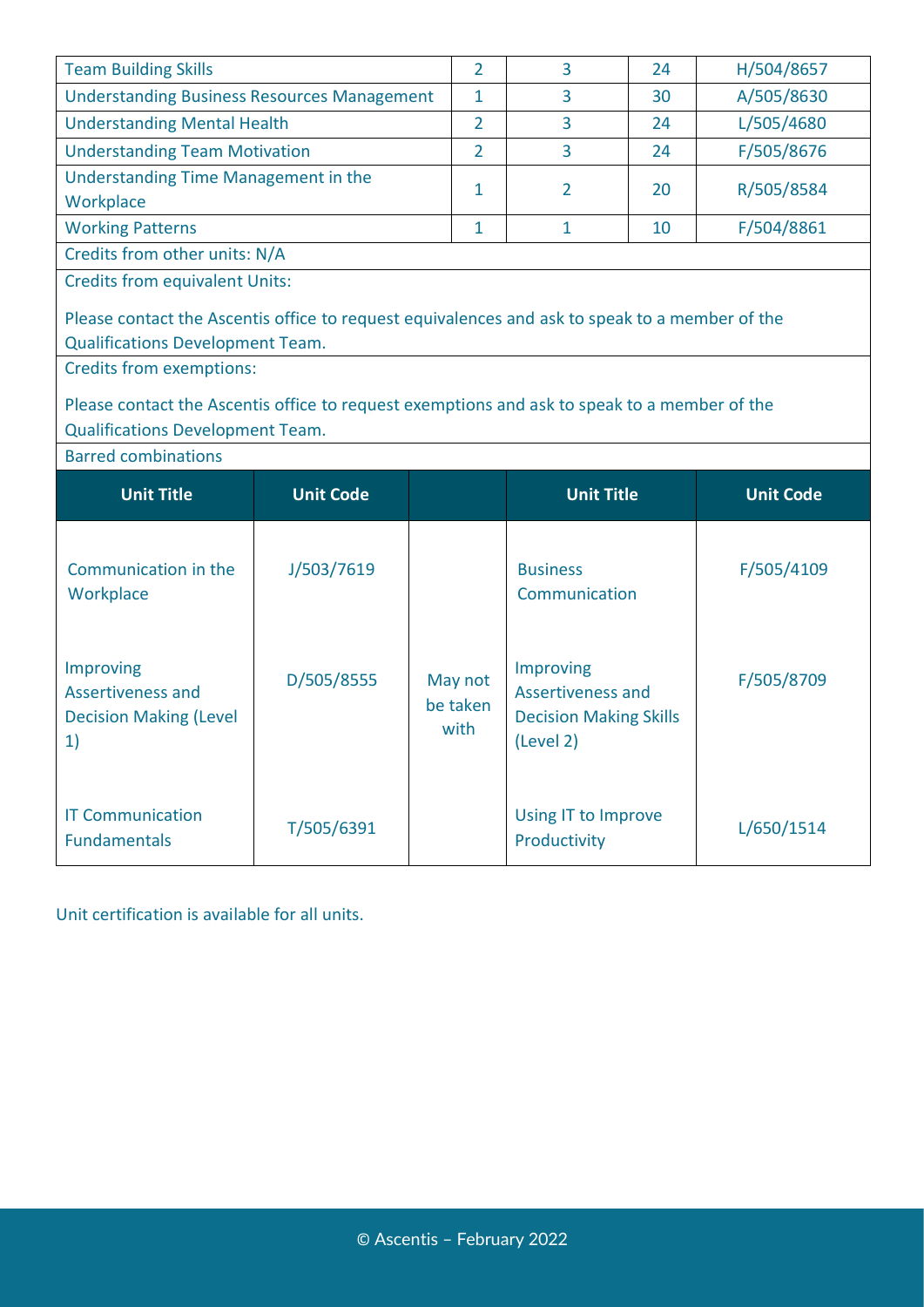### **Guided Learning Hours (GLH)**

The recommended guided learning hours for this qualification is 150.

### **Total Qualification Time (TQT)**

The total qualification time for this qualification is 150.

### **Age Range of Qualification**

This qualification is suitable for young people aged 16-19 and adult learners.